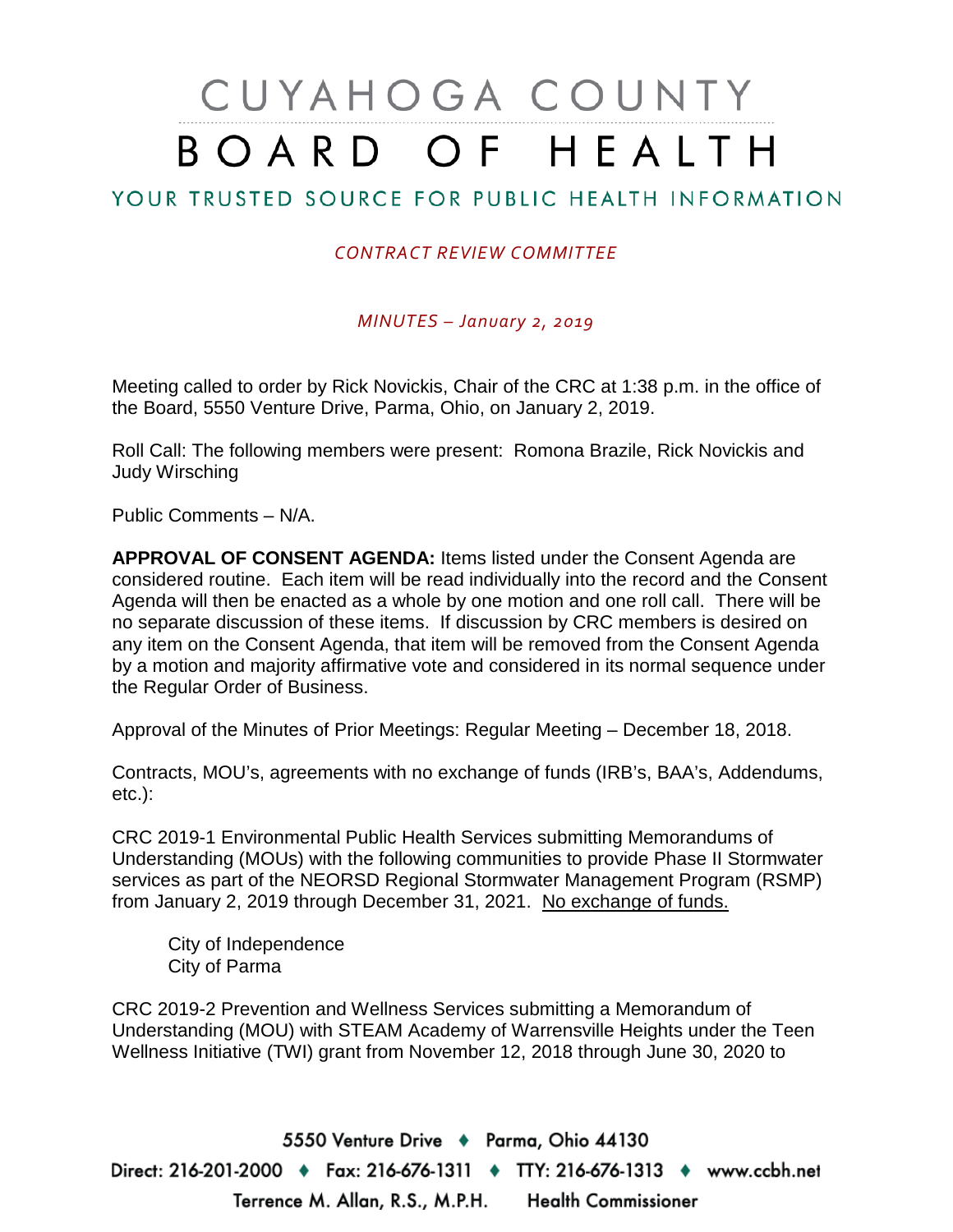provide evidence based curriculum to middle schools and/or high school students. No exchange of funds.

It was moved by Judy Wirsching, seconded by Romona Brazile, that the consent agenda, including the minutes of the December 18, 2018 CRC meetings be approved.

The Secretary called the roll:

Ayes: Romona Brazile, Rick Novickis and Judy Wirsching

## **CONTRACTS AND AWARDS:**

Tabled Items

CRC 2018-100 7208 Broadview Rd. Parma, Ohio 44134

No action at this time.

CRC 2018-123 7454 Bronson Rd. Olmsted Township, Ohio 44138

No action at this time.

CRC 2018-160 27912 Pergl Rd. Solon, Ohio 44139

No action at this time.

CRC 2018-161 27605 Pergl Rd. Glenwillow, Ohio 44139

No action at this time.

CRC 2018-162 6845 Richmond Rd. Glenwillow, Ohio 44139

No action at this time.

CRC 2019-3 XRF Lead Analyzer - RFQ 2018-08

5550 Venture Drive + Parma, Ohio 44130

Direct: 216-201-2000 ♦ Fax: 216-676-1311 ♦ TTY: 216-676-1313 ♦ www.ccbh.net Terrence M. Allan, R.S., M.P.H. **Health Commissioner**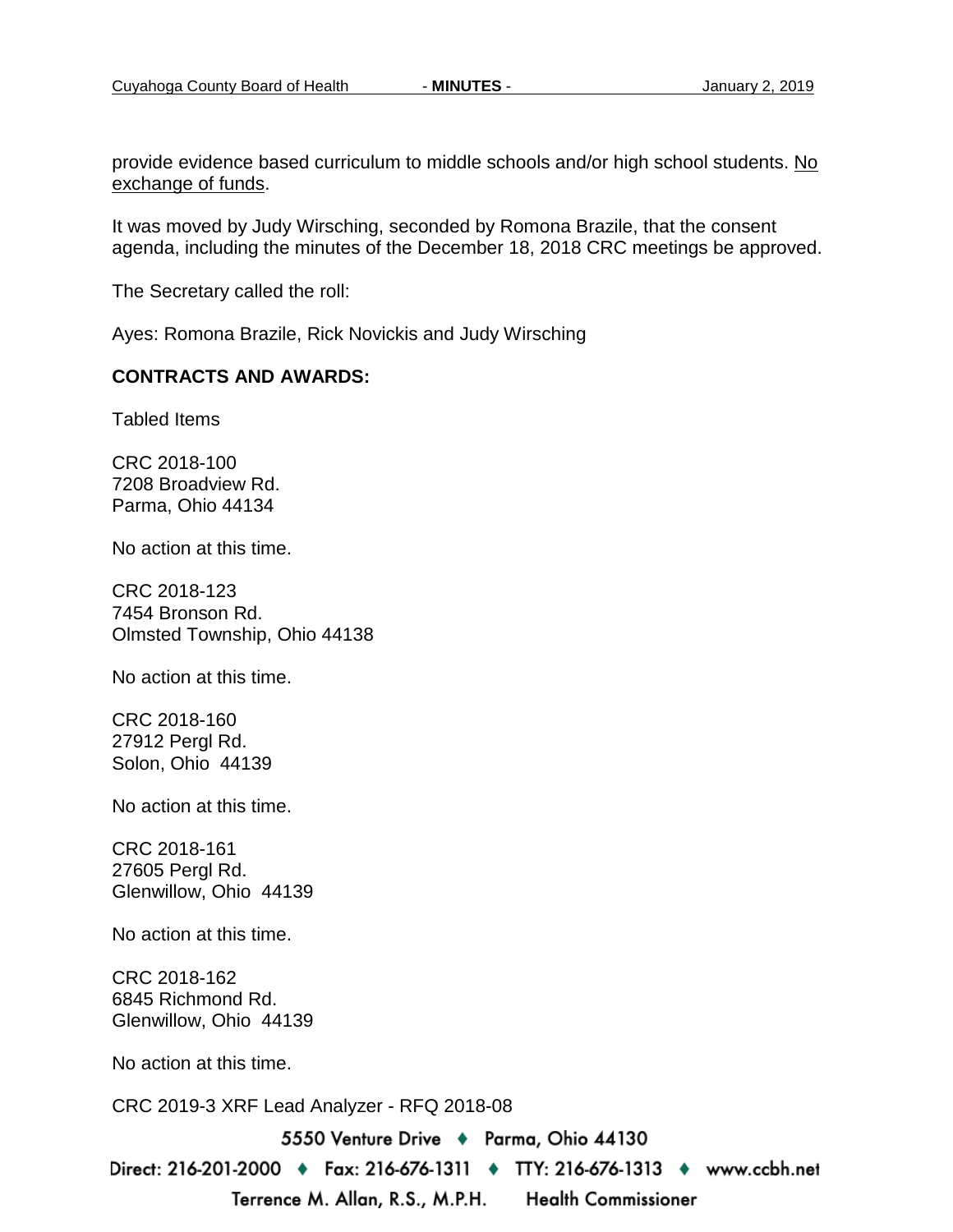Item CRC 2019-3 was tabled for review at the next meeting of the CRC.

New Items For Review

Bid/Quote Openings ≥ \$25,000.00

None

Bid/Quote Openings < \$25,000.00

None

Expenditures: Contracts up to \$25,000.00

It was moved by Judy Wirsching, seconded by Rick Novickis that the addendum (CRC 2019-4) to the contract with Heidi Harris, MSN, CNP (2018-116 & 2015-151) to increase the amount paid to Heidi Harris from \$7,850.00 to \$11,000.00 be approved.

Presented by: Romona Brazile

Purpose: To serve as the Certified Nurse Practitioner for the Cuyahoga County Board of Health Family Planning Clinic.

Funding Source: 100% reimbursable through the FY2019 RHW grant

The Secretary called the roll:

Ayes: Romona Brazile, Rick Novickis and Judy Wirsching

It was moved by Rick Novickis, seconded by Romona Brazile that the addendum (CRC 2019-5) to the contract with Alyssa Wagner-Sherer, RN, MSN, CNP, DNP (Resolution 2018-47 & 2018-91 & 2018-132 & 2018-155 & 2018-175) under the 2018/2019 Reproductive Health and Wellness grant to increase the amount paid to Alyssa Wagner-Sherer from \$14,337.11 to \$27,874.61 be approved.

Presented by: Romona Brazile

Purpose: To serve as the Certified Nurse Practitioner for the Cuyahoga County Board of Health Family Planning Clinic.

Funding Source: 100% reimbursable through the FY2019 RHW grant

The Secretary called the roll:

5550 Venture Drive + Parma, Ohio 44130 Direct: 216-201-2000 ♦ Fax: 216-676-1311 ♦ TTY: 216-676-1313 ♦ www.ccbh.net Terrence M. Allan, R.S., M.P.H. **Health Commissioner**